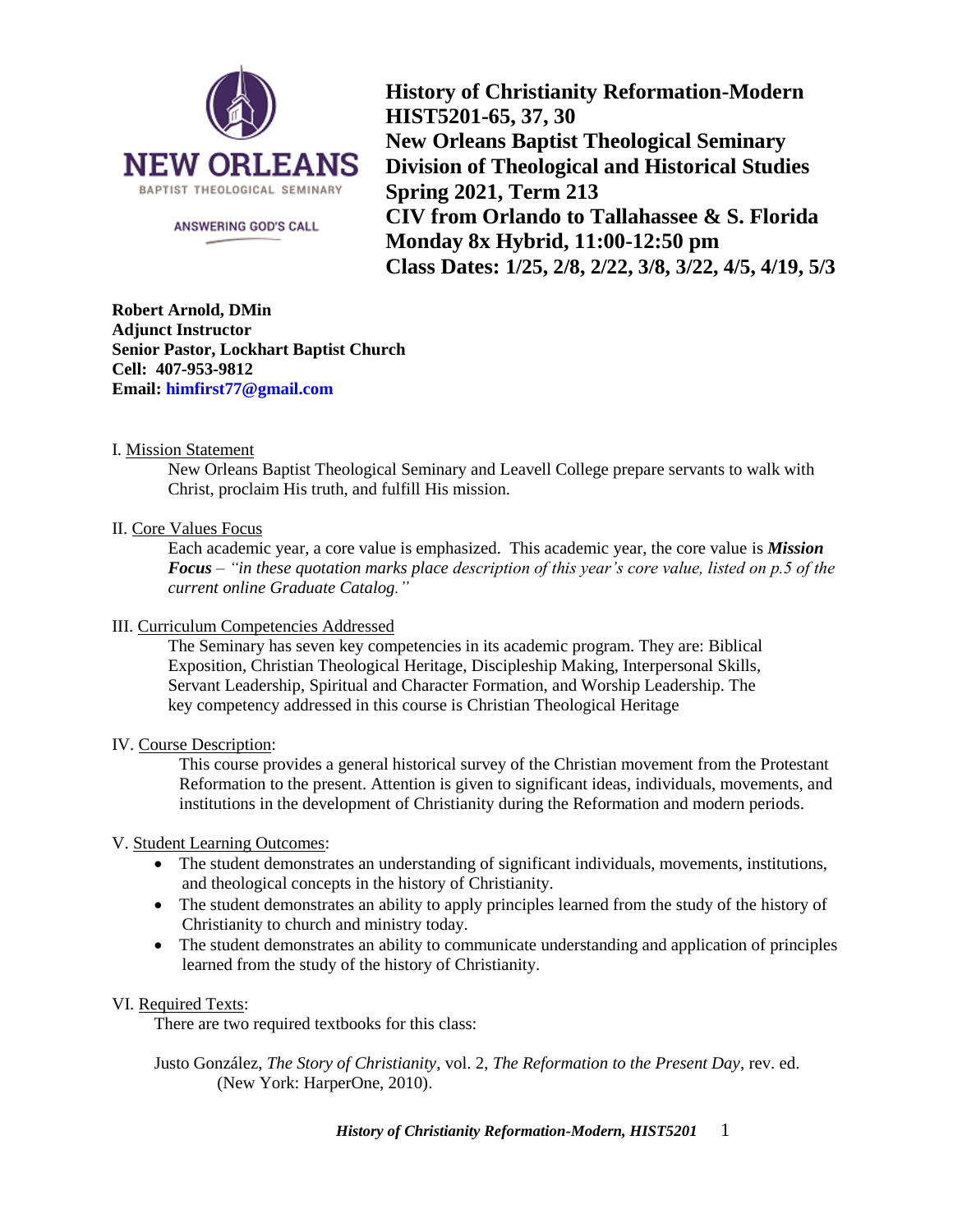Henry Bettensen and Chris Maunder, eds., *Documents of the Christian Church*. 4th ed. (New York: Oxford University Press, 2011).

There will be additional required reading from primary sources that are available on the Internet.

#### VII. Requirements:

A. *Tests:* There will be six (6) tests, each worth 25 points, given throughout the semester. The lowest test grade will be dropped. Tests will be available throughout the course and must be completed by midnight on the last day of the unit. Each test will last 20 minutes and be timed. Exams should be taken without notes in front of you. Please study for the test, then take it "open memory." You are on the honor system. The final day by which unit requirements must be completed is as follows:

**Unit 1: February 14 Unit 2: February 28 Unit 3: March 14 Unit 4: April 11 Unit 5: April 25 Unit 6: May 10**

- B. *Assigned Reading:* Students are expected to read the assignments listed for each unit. A report is due on the last day of each unit on the percentage completed (in 20% increments) of that unit's assigned reading. Each report is worth up to 5 points. Reading Reports are found at the end of each unit's assignments under Course Documents. An additional 5 point bonus will be awarded to students who have completed **all** the assigned reading by **May 3**. This allows you to catch up on reading you have missed during the semester.
- C. *Movie Review:* Students will watch a movie, based on the Reformation period and write a historical review. The movie is *Luther* (2003), starring Joseph Fiennes and Peter Ustinov. *Luthe*r should be readily available at your neighborhood video store, or you can purchase it inexpensively through ebay.com or amazon.com. Or, if you subscribe to Netflix or Amazon Instant Video, it is available through those services. Also, it is available in the NOBTS library. **Secure this movie in a timely manner to insure that you can submit this assignment on time.**

In the review, include evaluations of its historical accuracy and value, including any discrepancies that you notice. This assignment is informal and intended to be a fun way for you to learn. You may use first person. The review must be 3-4 pages, single-spaced, and is worth 30 points. The Movie Review is **Due March 7.**

D. *Major Research Project:* Each student will conduct research and prepare a major project on a significant person, movement, event or place in Christian history. This project can be a traditional Research Paper or a PowerPoint Lecture. **Due April 5.**

*Application point:* After writing a conclusion to your research paper or Power Point lecture, each student will add at least one application point learned from the subject of the research project, whether it is a person or a topic. This application point might be a sermon illustration, an application to your ministry, or a lesson learned for your personal life.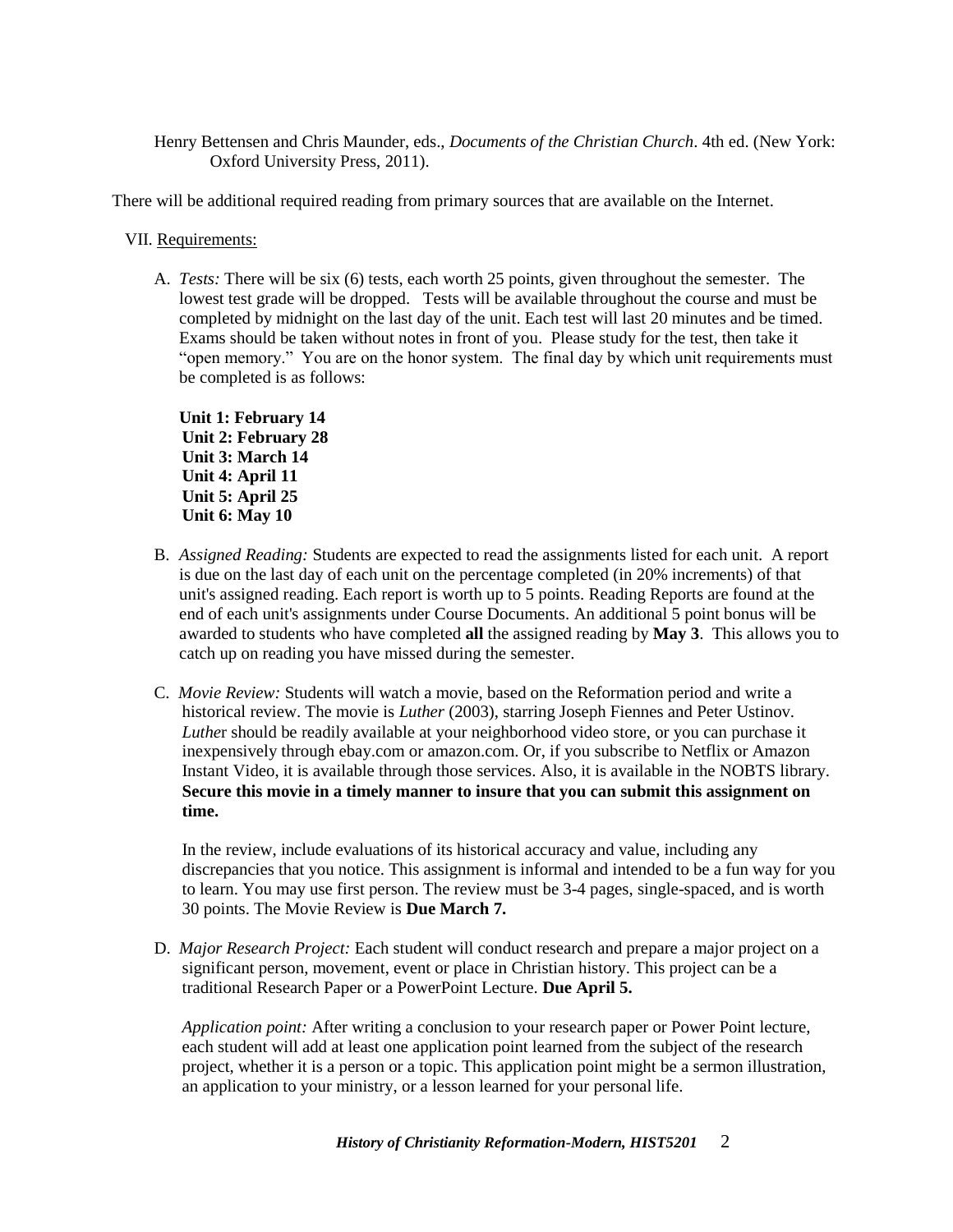RESEARCH PAPERS – The Research Paper will be 10-12 pages long and should reflect scholarly research. You should discuss the historical context and influence of your subject in church history and conclude with a summary statement about the contributions and lasting consequences of your subject to history. It will be written according to standard guidelines (Turabian; Times New Roman 12 pt. font; double-spaced; standard margins; footnotes, etc.) and include a bibliography of at least ten resources (Textbooks, reference books, and the Internet are allowed, but you must consult a minimum of six biographies, monographs, and/or church histories as well).

The Research Paper will be evaluated as follows:

- 1. Grammar and style: Spelling, sentence and paragraph development; punctuation; and conformity to the  $6<sup>th</sup>$  or  $7<sup>th</sup>$  edition of Turabian. (20 points)
- 2. Clarity and Coherence: Balance; thoroughness; organization; logical development; overall sense of the paper. (20 points)
- 3. Research: Bibliography; type and variety of sources (primary, secondary, monographs, journal articles, websites, etc.); most bibliographic entries should be accompanied by footnote citations. (20 points)
- 4. Historical Awareness and Insight: Factual accuracy; awareness of historical connections (continuity/discontinuity, cause/effect, contrasts/comparisons); sensitivity to historical context; awareness of the historical impact of a person. (20 points)
- 5. Analysis and Evaluation: Going beyond the mere reporting of facts to include explanation, interpretation, analysis of material; evaluation of strengths and weakness of a person; demonstration that you have thought about the material that you have researched. Give strong and insightful introduction and conclusion. Include an application point. (20 points)

Suggested subjects are:

- Martin Luther
- Ulrich Zwingli
- John Calvin
- Michael Servetus
- Martin Bucer
- Michael Sattler
- Balthasar Hubmaier
- Menno Simons
- William Tyndale
- John Knox
- Jacob Arminius
- Henry VIII
- Thomas More
- Thomas Cranmer
- Teresa of Avila
- Ignatius Loyola
- Francis Xavier
- Matteo Ricci
- Blaise Pascal
- René Descartes
- John Locke
- Immanuel Kant
- Philipp Jakob Spener
- August Hermann Francke
- Count Zinzendorf
- The Tennant Family
- Theodore Frelinghuysen
- Jonathan Edwards
- David Brainerd
- George Whitefield
- John Wesley
- Charles Wesley
- Barton Stone
- Charles Finney
- Joseph Smith
- David Livingstone
- C.T. Studd
- Hudson Taylor
- Friedrich Schleiermacher
- Albert Schweitzer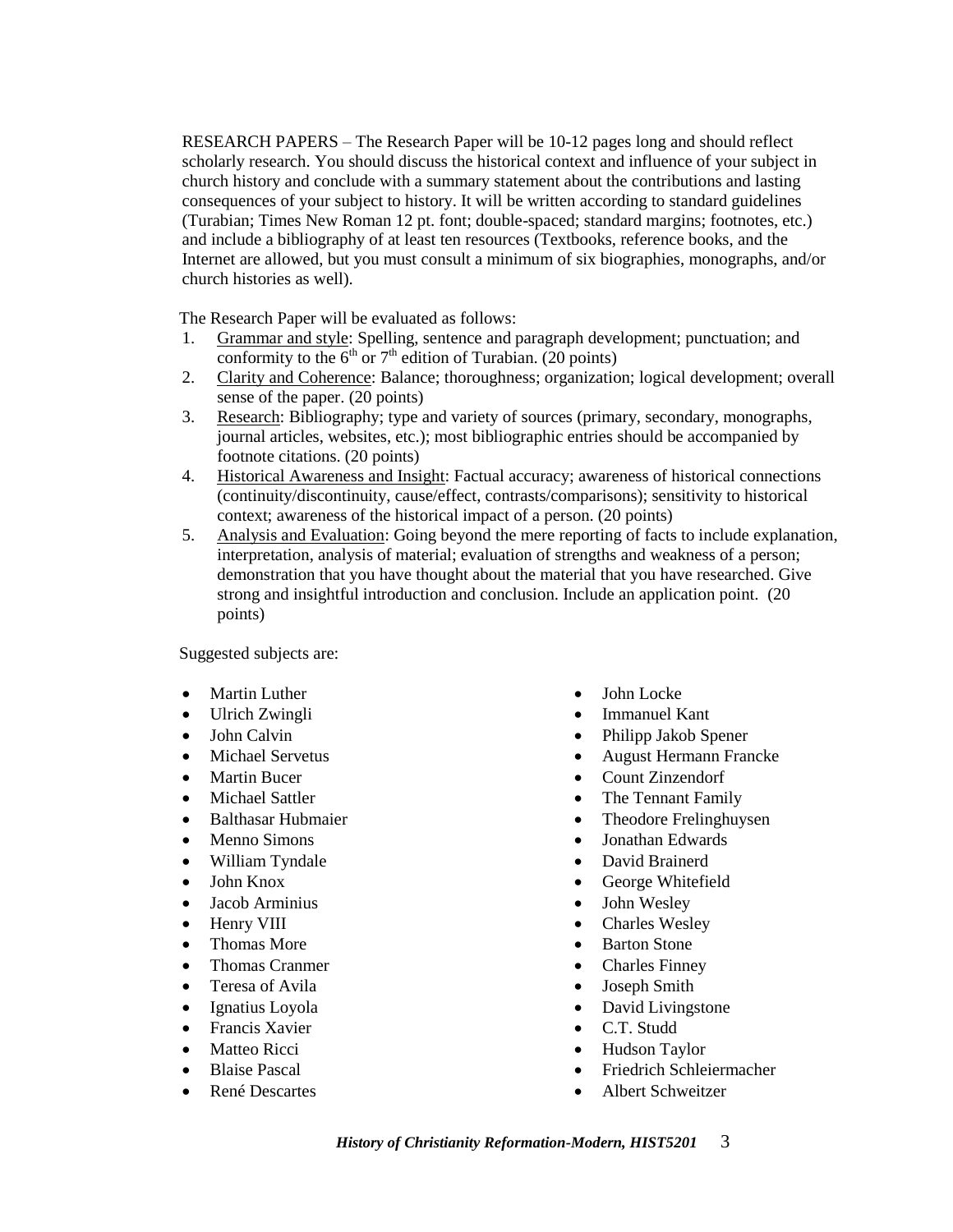- Soren Kierkegaard
- Karl Barth
- Dietrich Bonhoeffer
- William and Catherine Booth
- Charles Haddon Spurgeon
- C. S. Lewis
- D. L. Moody
- Billy Sunday
- Eric Liddell
- Martin Luther's Defense of Infant Baptism
- Theology of the Cross vs. Theology of Glory
- Luther's Three Treatises of 1520 & Their Impact on the Reformation
- Luther's Attitude toward Jews & His Influence on Anti-Semitism in Germany
- Ulrich Zwingli vs. the Swiss Brethren on the Issue of Infant Baptism
- Ulrich Zwingli's Influence on the Swiss Reformed Movement
- Theology of Michael Sattler & Balthasar Hubmaier
- Anabaptist Theology of Martyrdom
- Selected Lives of Anabaptist Women
- John Calvin's Theology of the Church
- John Calvin's Sacramental Theology
- Calvinism & Its Positive Impact on Evangelism
- Calvinism & Its Negative Impact on Evangelism
- Women in the Reformation
- The Aftermath of the Wars of Religion in Europe
- The History of the English Bible from Wycliffe to King James I
- Anglican Theology, Practice & *The Book of Common Prayer*
- René Descarte & Platonic Philosophy
- John Locke & Aristotelian Philosophy
- Pietism: Its Causes & Influences
- Wesleyan Perfectionism & Its Influence on American Christianity\
- Catholicism in New Spain
- Puritans in America: The City on a Hill & the Half-Way Covenant
- Dawning of the First Great Awakening
- The Theologies of John Wesley & Jonathan Edwards
- Preaching For & Against American Independence
- Characteristics & Effects of the Camp Meetings in the Early Nineteenth Century
- Charles Finney's Arminianism & His Influence on Revivalism
- Women in Nineteenth-Century American Christianity
- American Preachers For & Against Slavery
- Revivals during the American Civil War
- Jesuit Missions
- Moravian Missions
- The Relationship of Colonialism & Missions
- The French Revolution & Its Impact on European Christianity
- Neo-Orthodoxy: Its Proponents & Opponents
- William Seymour
- Aimee Semple McPherson
- Billy Graham
- Martin Luther King, Jr.
- Mother Theresa
- Pope John Paul II
- Richard Wurmbrand
- The Auca missionaries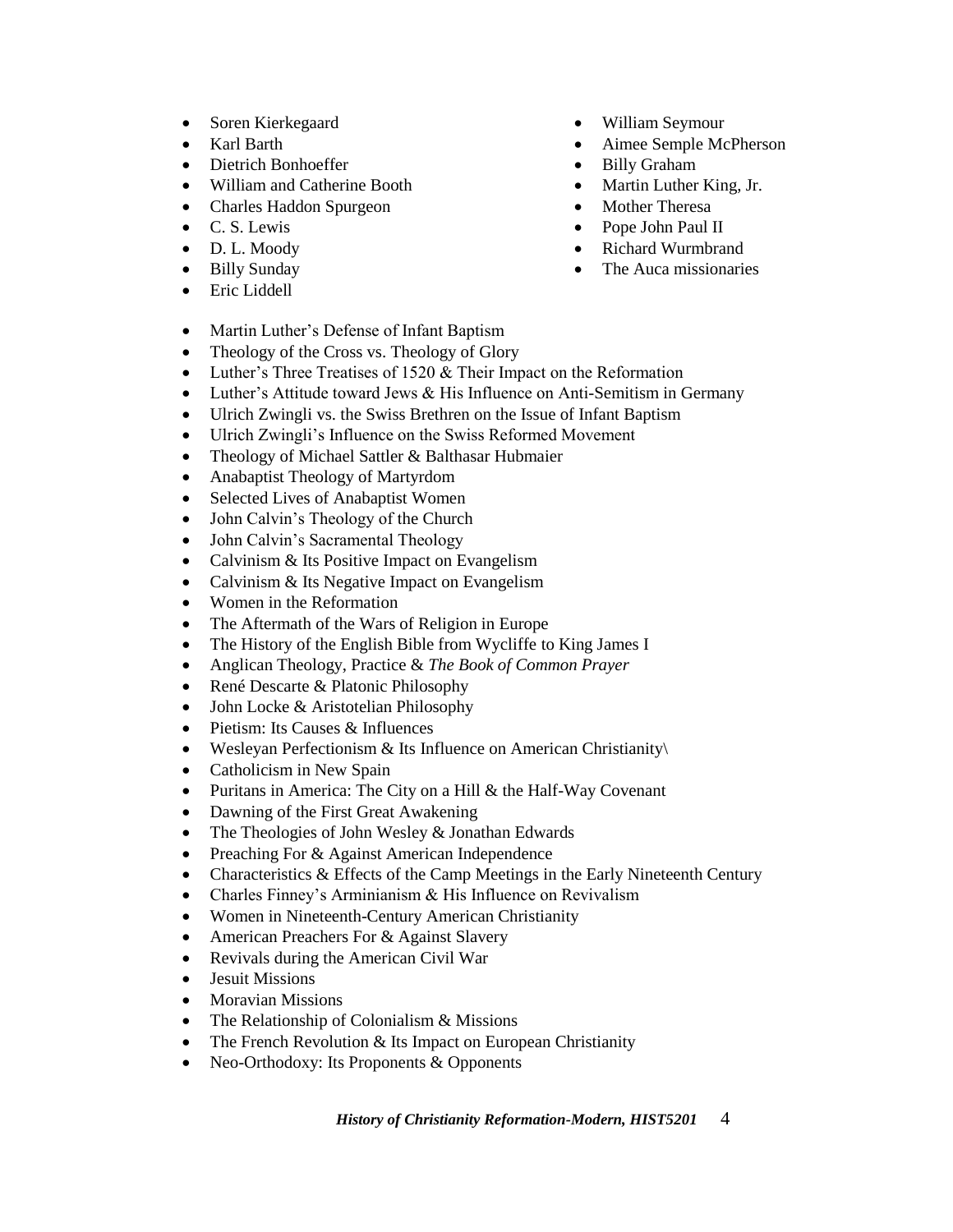- John Nelson Darby & the Rise of Dispensationalism
- The History of the Jehovah's Witnesses
- The Rise of Fundamentalism
- Presbyterians in Twentieth-Century America
- The "Scopes Monkey Trial" & Its Impact on American Fundamentalism
- The Rise of Neo-Evangelicalism
- The Religious Right & American Politics from Ronald Reagan to George W. Bush
- The Jesus Movement
- Women in Twentieth-Century American Christianity
- Vatican II & Its Impact on Catholicism

You may choose a subject not on this list for your biography, but you must have prior approval from the professor. Send me your top three choices by email. DUPLICATIONS ARE NOT ALLOWED. First come; first served.

POWER POINT LECTURES & TEACHING OPPORTUNITIES – The student may choose to prepare a Power Point Lecture on a topic chosen from the research topics listed above – except that the topic must NOT be one that is given extensive treatment in the existing lectures prepared by the professor.

The Power Point Lecture should include approximately 30 slides and must be accompanied by a teaching manuscript. Footnotes are not necessary, but a bibliography must be included. This assignment will be graded on the quality of the research and the design of the Power Point lecture.

Each student who selects this option will be expected to teach this lecture in an appropriate setting – at church, in a Sunday School or Bible study, small group, or other formal teaching opportunity. The student will send an email to the professor with a report on the date of the presentation, the number in attendance, and an evaluation of the lecture.

The Power Point Lecture is due on the same date as the Major Research Project, and the maximum number of points available for the Lecture alone is 90 points. The email report on the Teaching Opportunity is due by the same day of the Unit Six Exam.

*Safe Assignment:* Blackboard offers a service known as "SafeAssignment." If you click on "Assignments" on the left menu, you will be directed to "Major Research Paper – First Draft." Follow the instructions there to submit a draft of your paper for review.

A paper submitted through this service will be compared to other papers in the database and checked for the percentage of copying from other sources. Your work will not be used for any purpose other than preventing plagiarism in the Seminary and other participating institutions. Ownership of the intellectual property contained in your written work will not be transferred to any third party.

Your paper will be assessed for the amount of material copied from other sources and returned to you. The highlighted passages do not indicate plagiarism necessarily, but they point out the percentage of your paper that can be found in other sources. You need to be sure that you properly quote and cite such passages, and you may need to put more of your paper in your own words.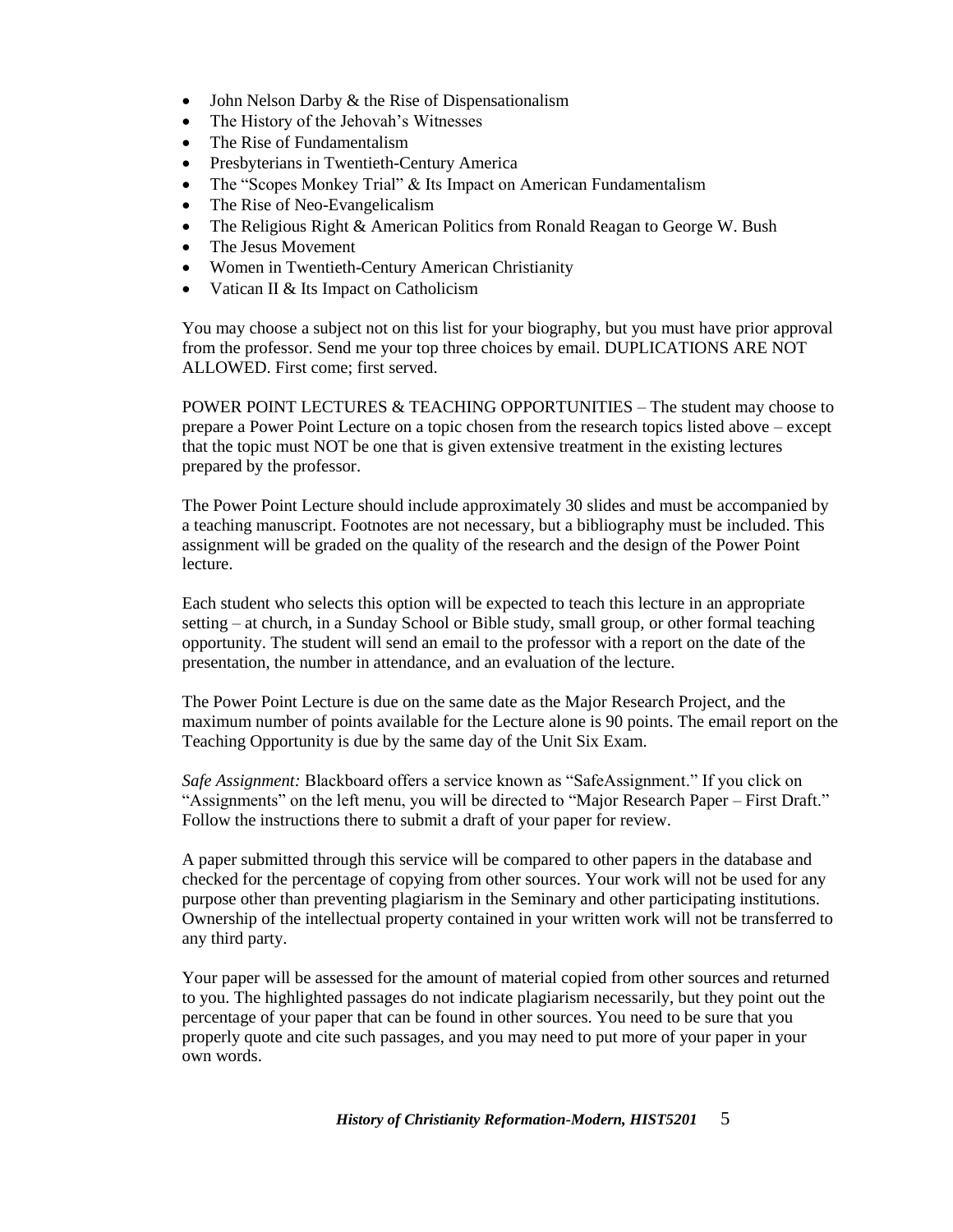By the way, you probably will find that your footnotes and bibliographical entries are highlighted. That should be expected, since the papers in the database also cite the same sources that you use.

*NOBTS Writing Center*: Students have access to *Write Stuff, the NOBTS Writing Center*. Information about the Writing Center and the process for submitting papers can be found at [http://www.nobts.edu/writing.](http://www.nobts.edu/writing) The writing center staff will review the paper and work with the student as necessary to improve it before the final paper is submitted. Working with the writing center should help you in all of your academic writing, as well as help you produce an excellent biography for this course.

# VIII. Possible Points & Grading Scale:

| <b>Possible Points</b>   |           | <b>Grading Scale</b> |
|--------------------------|-----------|----------------------|
| Reading:                 | $30$ pts. | $A = 265 - 285$ pts. |
| Tests $(5 \times 25)$ :  | 125 pts.  | $B = 240-264$ pts.   |
| Movie Review:            | 30 pts.   | $C = 220-239$ pts.   |
| <b>Research Project:</b> | 100 pts.  | $D = 170-219$ pts.   |
|                          | 285 pts.  | $F = 169 - 0$ pts.   |

## IX. Penalties:

*Attendance:* No student who misses more than six classroom hours – or the equivalent of three class meetings – can receive credit for this course. Three occasions of arriving late for class or leaving early will count as one absence. For more information, see the online Graduate Catalog: <http://www.nobts.edu/resources/pdf/GraduateCatalog.pdf>

*Unit Exams & Reading Reports:* Unit Exams and Reading Reports must be submitted by the date of the unit completion. One unit exam grade will be dropped.

*Tardiness:* A late written assignment will be assessed a **10 percent penalty if it is submitted after the deadline and a 20 percent penalty after five days. No assignment will be accepted after one week past the deadline.**

*Posting your Major Research Project to the Discussion Board: Failure to do so will result in a 5*point deduction.

*Plagiarism:* **New Orleans Baptist Seminary maintains high academic standards and is not tolerant of plagiarism. If you copy another author's work and present it as your own, you will be caught, and the penalty could be failure on that assignment or the course or expulsion from the Seminary.**

## X. Submission of Assignments

- 1. The Unit Exams and Reading Reports will be conducted on Blackboard. Unit Tests and Reading Reports are under Course Documents and under each respective unit.
- 2. Your Movie Review will be submitted under Assignments. Click on the link to each assignment, click on the button to Browse My Computer, and attach your document.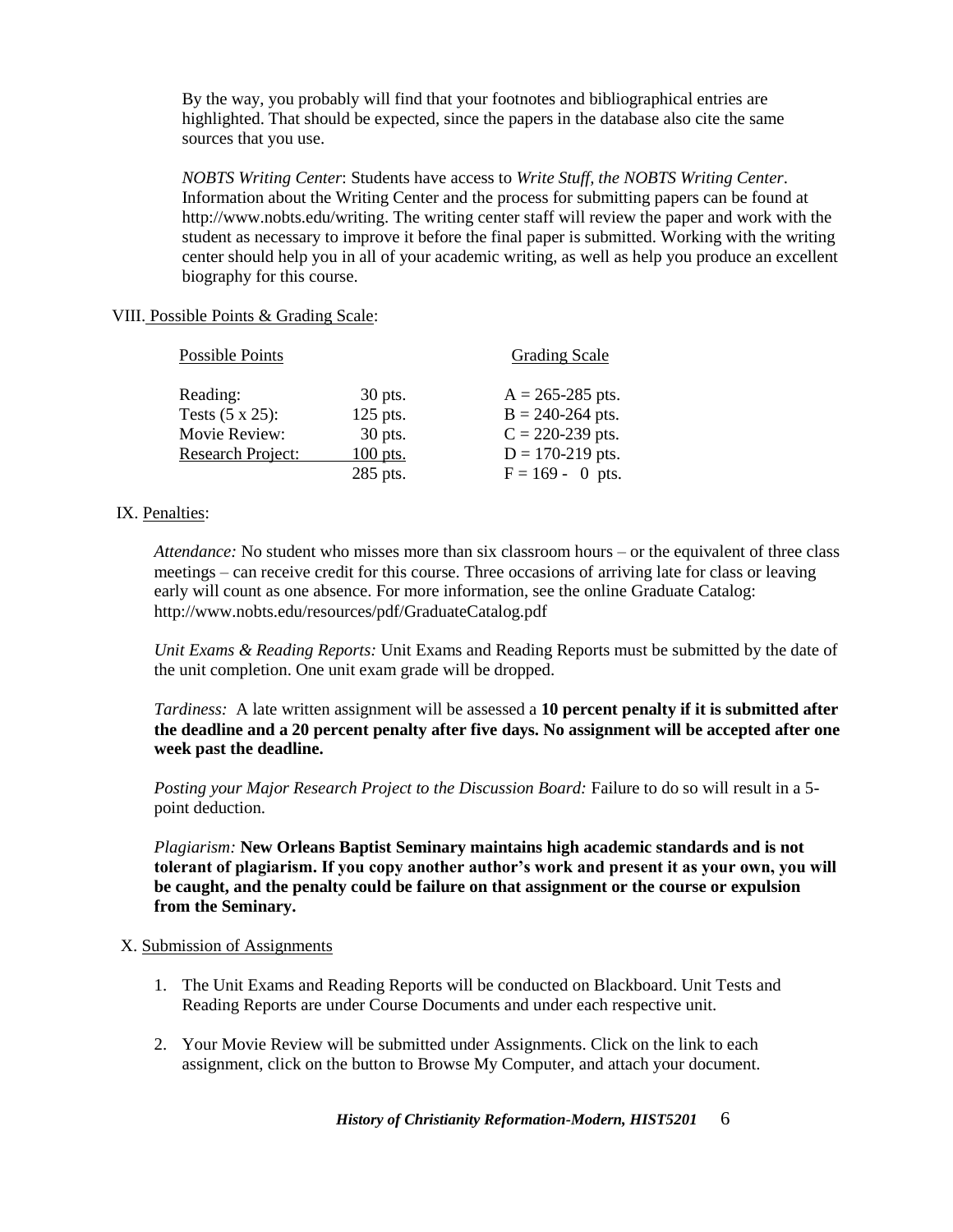- 3. You will submit the Major Research Project under Assignments and on the Discussion Board. Attach your paper by clicking on the Browse button. The reasons for submitting your paper both ways are: 1) for ease in grading; and 2) to make it available to the other students. I want every student to be able to benefit from each other's research and writing.
- 4. Please do not send your assignments to me as email attachments unless I request you to do so or unless there is a compelling reason. I enjoy hearing from my students, but my Inbox fills up pretty quickly with attachments, and then I have to shift them over to the proper location.

## XI. Electronics:

*Cell Phones:* Turn off your cell phones.

*Lap Tops:* Use lap tops for purposes suitable for this class only.

# XII. Need technical assistance? Contact the ITC today!

**[Selfserve@nobts.edu](mailto:Selfserve@nobts.edu)** - Email for technical questions/support requests with the [Selfserve.nobts.edu](http://selfserve.nobts.edu/) site (Access to online registration, financial account, online transcript, etc.)

**[BlackboardHelpDesk@nobts.edu](mailto:Blackboardhelpdesk@nobts.edu)** - Email for technical questions/support requests with the NOBTS Blackboard Learning Management System [NOBTS.Blackboard.com.](http://nobts.blackboard.com/)

**[ITCSupport@nobts.edu](mailto:ITCSupport@nobts.edu)** - Email for general technical questions/support requests.

**[504.816.8180](tel:504.816.8180)** - Call for any technical questions/support requests.

**[www.NOBTS.edu/itc/](http://www.nobts.edu/itc/)** - General NOBTS technical help information is provided on this website.

## XIII. Emergency Plan

In case of hurricane or any other emergency, go to the seminary web site for information: [www.nobts.edu](http://www.nobts.edu/)

The administration will communicate information that relates to the seminary: the nature of the emergency, instructions for responses, evacuation, contingency plans, duration of the emergency, and plans to return to campus and/or resume the schedule. Also, check Blackboard for instructions related to this class. Because this class is available on

Blackboard, there should be minimal disruption unless the emergency affects electrical power and connection to the Internet.

In any emergency, communication is important, and our best means of staying connected is through the seminary's web site and Blackboard.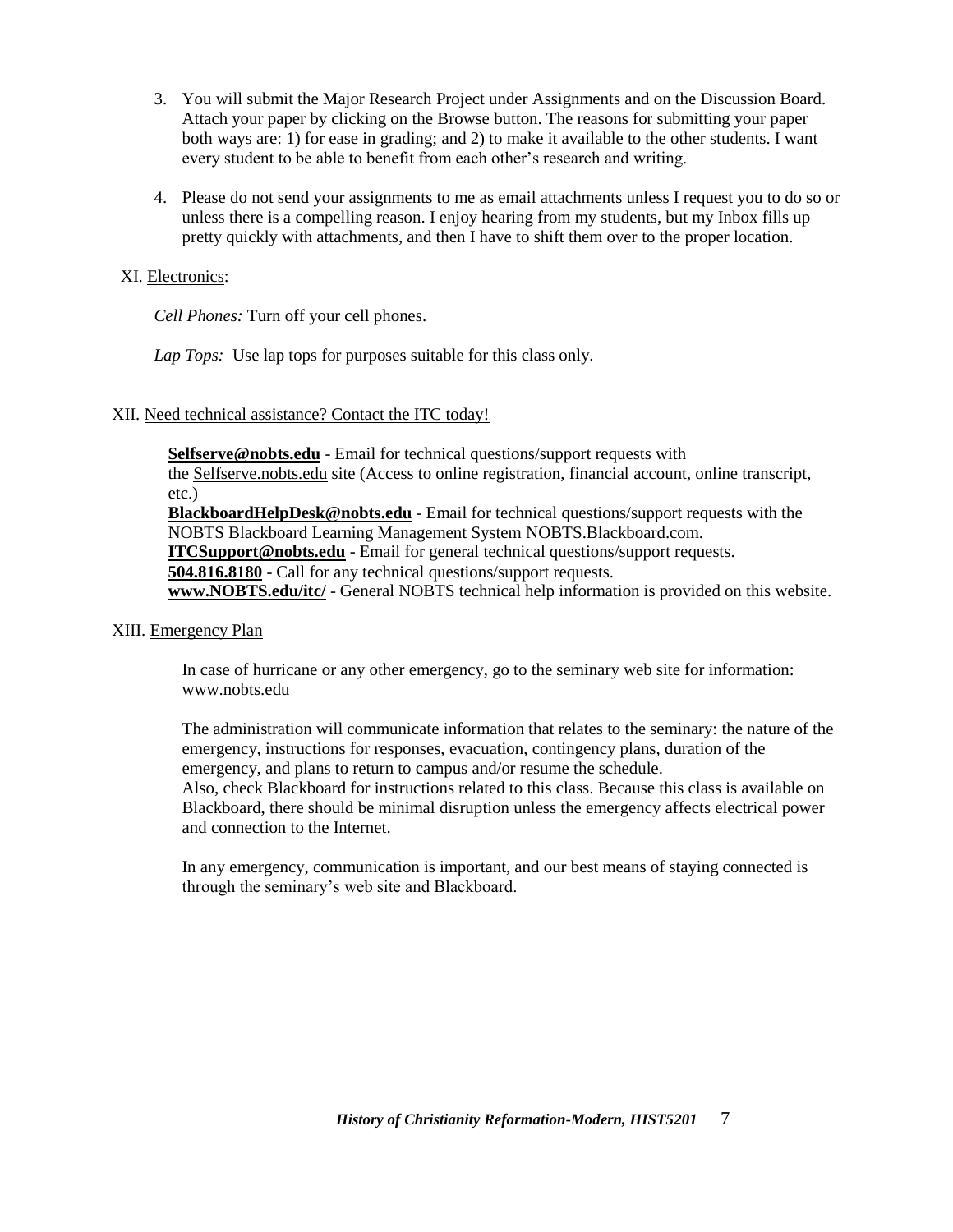XIII. Reading Schedule

**G** = Justo Gonzalez, The Story of Christianity, vol. 2.

**B** = Henry Bettenson, Documents of the Christian Church

| Unit  | Subject                     | Reading                                                                                       |
|-------|-----------------------------|-----------------------------------------------------------------------------------------------|
| [1]   | Martin Luther               | G: Chapters 1-3<br><b>B:</b> Ninety-five Theses, Leipzig<br>Disputation,<br>Diet of Worms     |
|       | Luther's Theology           | G: Chapter 4<br><b>B:</b> Two Treatises,<br>Short Catechism,<br>The Confession of Augsburg    |
|       | Ulrich Zwingli              | G: Chapter 5                                                                                  |
| $[2]$ | Anabaptists                 | Schleitheim Confession<br>http://www.anabaptists.org/history/schleith.html<br>G: Chapter 6    |
|       | John Calvin                 | G: Chapter 7<br><b>B:</b> Institutes of the Christian<br>Religion                             |
|       | <b>English Reformation</b>  | G: Chapter 8<br>B: Supremacy Act 1534,<br>Supremacy Act 1559,<br>Act of Uniformity            |
|       | <b>English Dissent</b>      | G: Chapter 18<br><b>B:</b> Westminster Confession of<br>Faith, The Clarendon Code             |
| $[3]$ | <b>Catholic Reformation</b> | G: Chapter 12<br><b>B:</b> The Jesuits,<br>The Council of Trent,<br>The Tridentine Profession |
|       | Catholic Orthodoxy          | G: Chapter 19<br><b>B</b> : Jansenism,<br>The Gallican Declaration                            |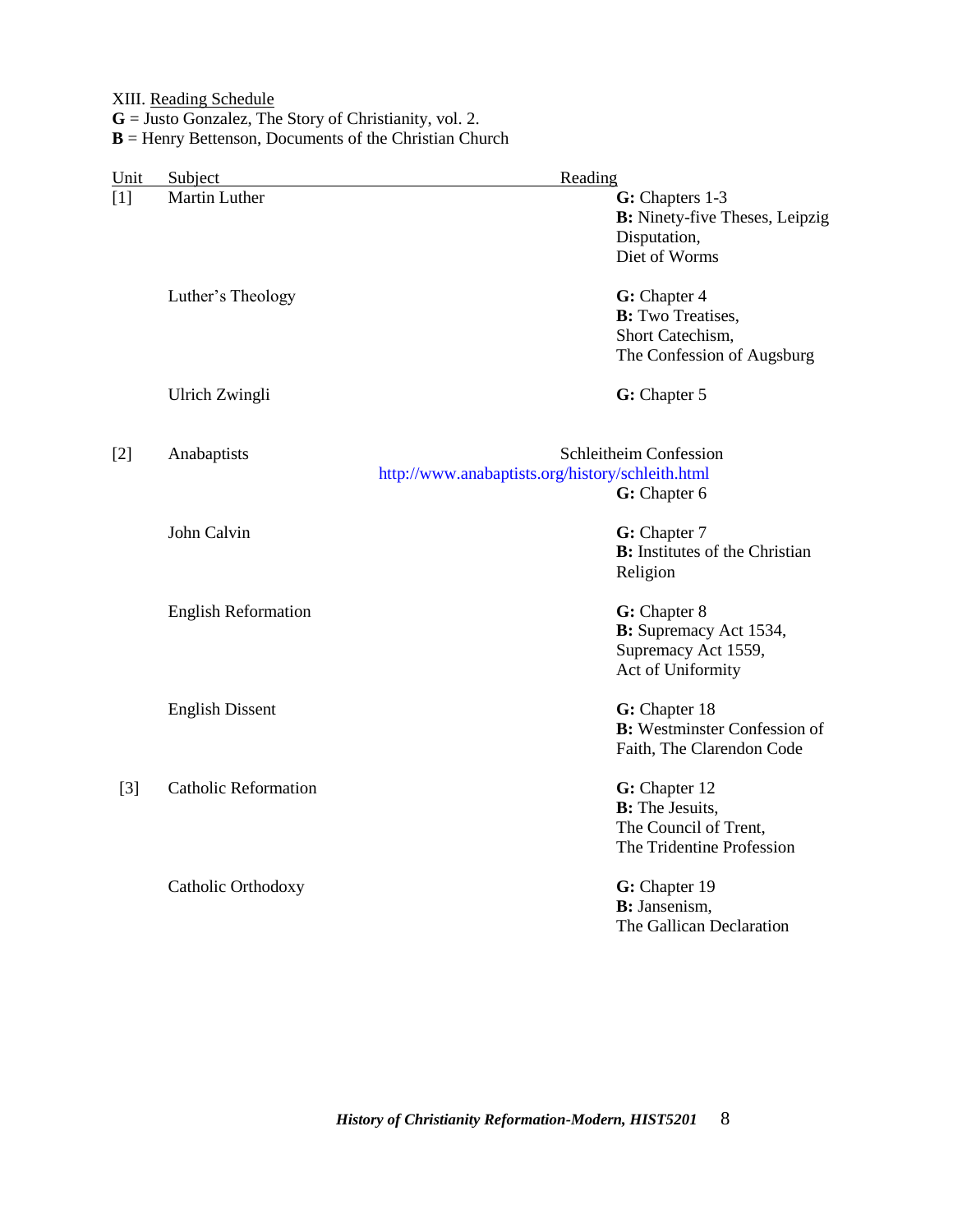Lutheran & Reformed Orthodoxy **G:** Chapters 20-21

[4] Age of Enlightenment **G:** Chapter 22

Wars of Religion **G:** Chapters 9-11, 13, 14-17 **B:** Peace of Augsburg, Edict of Nantes, Peace of Westphalia

**B:** Arminianism

**B:** Deistic Controversy

Pietism **G:** Chapters 23-24

John Wesley John Wesley's Conversion <http://www.ccel.org/ccel/wesley/journal.vi.ii.xvi.html>

Christianity in Early America **G:** Chapter 25

First Great Awakening Jonathan Edwards' *Sinners in the Hands of an Angry God* <http://www.ccel.org/ccel/edwards/sermons.sinners.html>

[5] Religious Liberty **G:** Chapters 26-27

 $2<sup>nd</sup>$  & 3<sup>rd</sup> Great Awakenings

New Religions

Global Expansion **G:** Chapter 33

[6] Modern European Christianity **G:** Chapters 28, 31, 35

**B:** Resistance in Nazi Germany

American Christianity **G:** Chapter 36 Martin Luther King, Jr.'s "I Have a Dream" [https://kinginstitute.stanford.edu/king-papers/documents/i-have-dream-address](https://kinginstitute.stanford.edu/king-papers/documents/i-have-dream-address-delivered-march-washington-jobs-and-freedom)[delivered-march-washington-jobs-and-freedom](https://kinginstitute.stanford.edu/king-papers/documents/i-have-dream-address-delivered-march-washington-jobs-and-freedom) Billy Graham, New York Crusade, 1957 <http://www2.wheaton.edu/bgc/archives/exhibits/NYC57/08sample43-2.htm>

Modern Roman Catholics **G:** Chapters 32, 34

**B:** Immaculate Conception, The Syllabus of Errors, The Second Vatican Council

Eastern Orthodoxy **G: Chapter 30** 

*History of Christianity Reformation-Modern, HIST5201* 9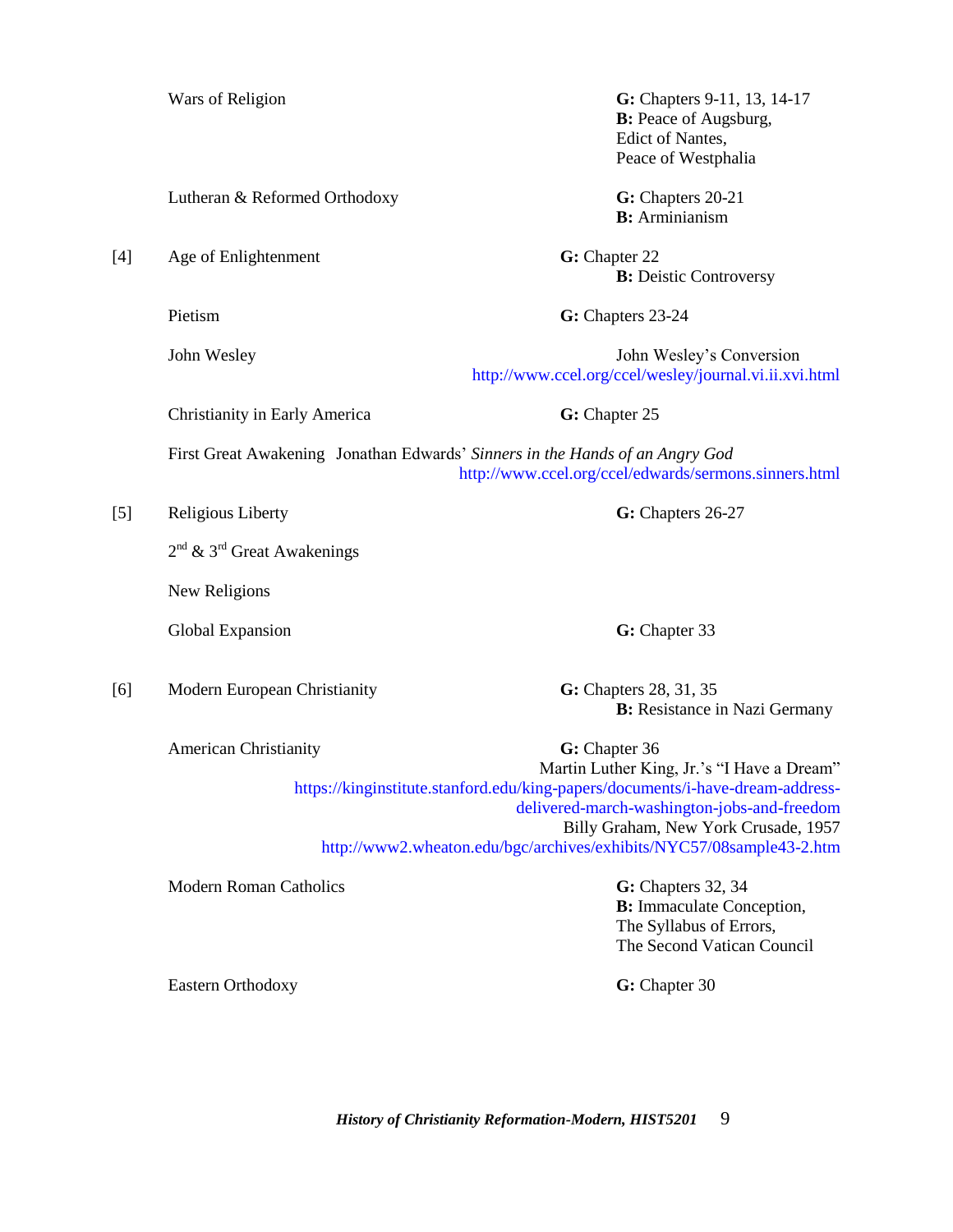#### XII. Bibliography

#### General History

- Brown, Harold O. J. *Heresies: Heresy and Orthodoxy in the History of the Church*. Peabody, MA: Hendrickson, 1998.
- Cross, Frank and E. Livingstone. *Oxford Dictionary of the Christian Church*. 3d ed. Oxford University Press, 2005.
- Dowley, Tim, ed. *Introduction to the History of Christianity*. 2d ed. Minneapolis, MN: Fortress, 2013.
- Duffy, Eamon. *Saints and Sinners: A History of the Popes*. 2d ed. New Haven: Yale University Press, 2001.

Gonzalez, Justo. *A History of Christian Thought*. 3 volumes.

Latourette, Kenneth Scott. *A History of Christianity*. 2 volumes.

- Leith, John H., ed. *Creeds of the Churches: A Reader in Christian Doctrine From the Bible to the Present*. 3d ed. Louisville: John Knox Press, 1982.
- *Library of Christian Classics*. Edited by John Baillie, John T. McNeill, and Henry P. Van Dusen. Philadelphia: Westminster, 1950s.
- MacCulloch, Diarmaid. *Christianity: The First Three Thousand Years*. New York: Penguin, 2010.
- Neill, Stephen. *A History of Christian Missions.* 2d ed. Penguin, 1991.
- Olson, Roger. *The Story of Christian Theology*. InterVarsity Press, 1999.
- Pelikan, Jaroslav. *The Christian Tradition: A History of the Development of Doctrine*. 5 volumes. Chicago: University of Chicago Press, 1971-1989.
- Tucker, Ruth A. *Parade of Faith: A Biographical History of the Christian Church*. Grand Rapids, MI: Zondervan, 2010.
- Walker, Williston, et al. *A History of the Christian Church*, 4<sup>th</sup> ed. Scribner's, 1985.

#### Reformation

- Bainton, Roland. *Here I Stand: A Biography of Martin Luther*. 1950; reprint: Hendrickson, 2009.
- Brecht, Martin. *Martin Luther: His Road to Reformation, 1483-1521.* Trans. James L. Schaaf. Minneapolis: Fortress, 1985.

\_\_\_\_\_\_\_\_. *Martin Luther: the Preservation of the Church, 1532-1546*. Trans. James L. Schaaf. Minneapolis: Fortress, 1999.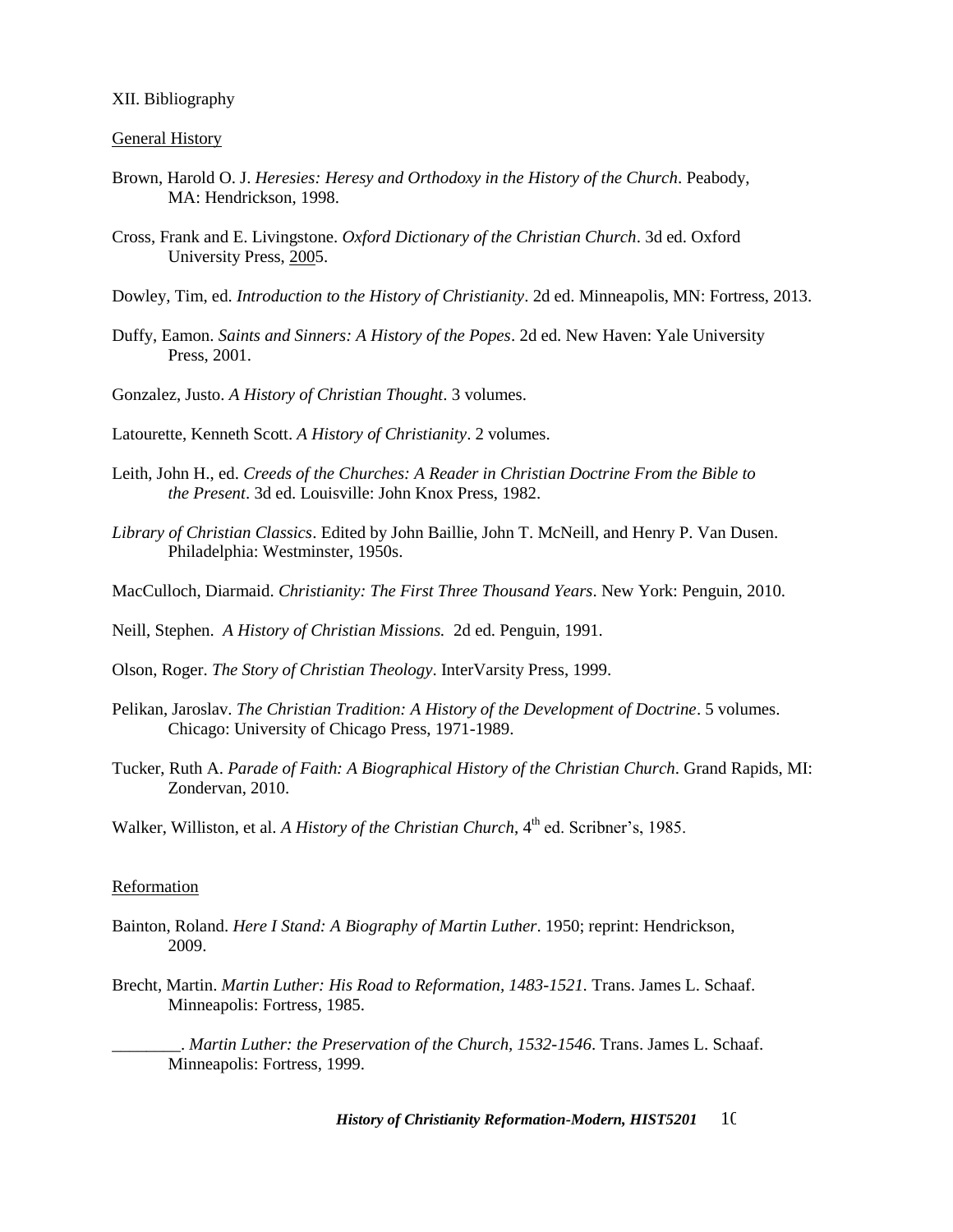\_\_\_\_\_\_\_\_. *Martin Luther: Shaping and Defining the Reformation, 1521-1532*. Minneapolis: Fortress, 1990.

Chadwick, Owen. *The Early Reformation on the Continent*. Penguin, 1990.

\_\_\_\_\_\_\_\_. *The Reformation*. Penguin, 1990.

Dickens, Arthur G. *The English Reformation*. Rev. ed. University Park, PA: Pennsylvania State University Press, 1991.

George, Timothy. *Theology of the Reformers*. Nashville: B&H Academic, 1999.

Gordon, Bruce. *John Calvin's "Institutes of the Christian Religion": A Biography*. Lives of Great Religious Books. Princeton: Princeton University Press, 2016.

Hendrix, Scott H. *Martin Luther: Visionary Reformer.* New Haven: Yale University Press, 2015.

Kolb, Robert, Irene Dingel, and L'ubmoír Batka, eds. *The Oxford Handbook of Martin Luther's Theology.* Oxford: Oxford University Press, 2014.

Lindberg, Carter. *The European Reformations*. Blackwell, 1995.

\_\_\_\_\_\_\_\_. *The Reformation Theologians: An Introduction to Theology in the Early Modern Period*. Blackwell, 2002.

- Lohse, Bernhard. *Martin Luther's Theology: Its History and Systematic Development*. Trans. Roy A. Harrisville. Minneapolis: Fortress Press, 1999.
- McGrath, Alister. *A Life of John Calvin: A Study in the Shaping of Western Culture*. Cambridge: Blackwell, 1990.

\_\_\_\_\_\_\_\_. *Reformation Thought*, 3d ed. Blackwell, 1999.

McNeill, John T. *The History and Character of Calvinism*. New York: Oxford University Press, 1954.

MacCulloch, Diarmaid. *The Reformation*. New York: Viking, 2004.

O'Malley, John. *The First Jesuits*. Cambridge: Harvard University Press, 1993.

\_\_\_\_\_\_\_\_. *Trent and All That: Renaming Catholicism in the Early Modern Era*. Cambridge: Harvard University Press, 2000.

Ozment, Steven. *Protestants: The Birth of a Revolution*. Doubleday, 1992.

Parker, T.H.L. *Calvin: An Introduction to His Thought*. Nashville: Westminster John Knox, 1995.

Selderhuis, Herman J., ed. *The Calvin Handbook*. Trans. Henry J. Baron, et al. Grand Rapids: Eermans, 2009.